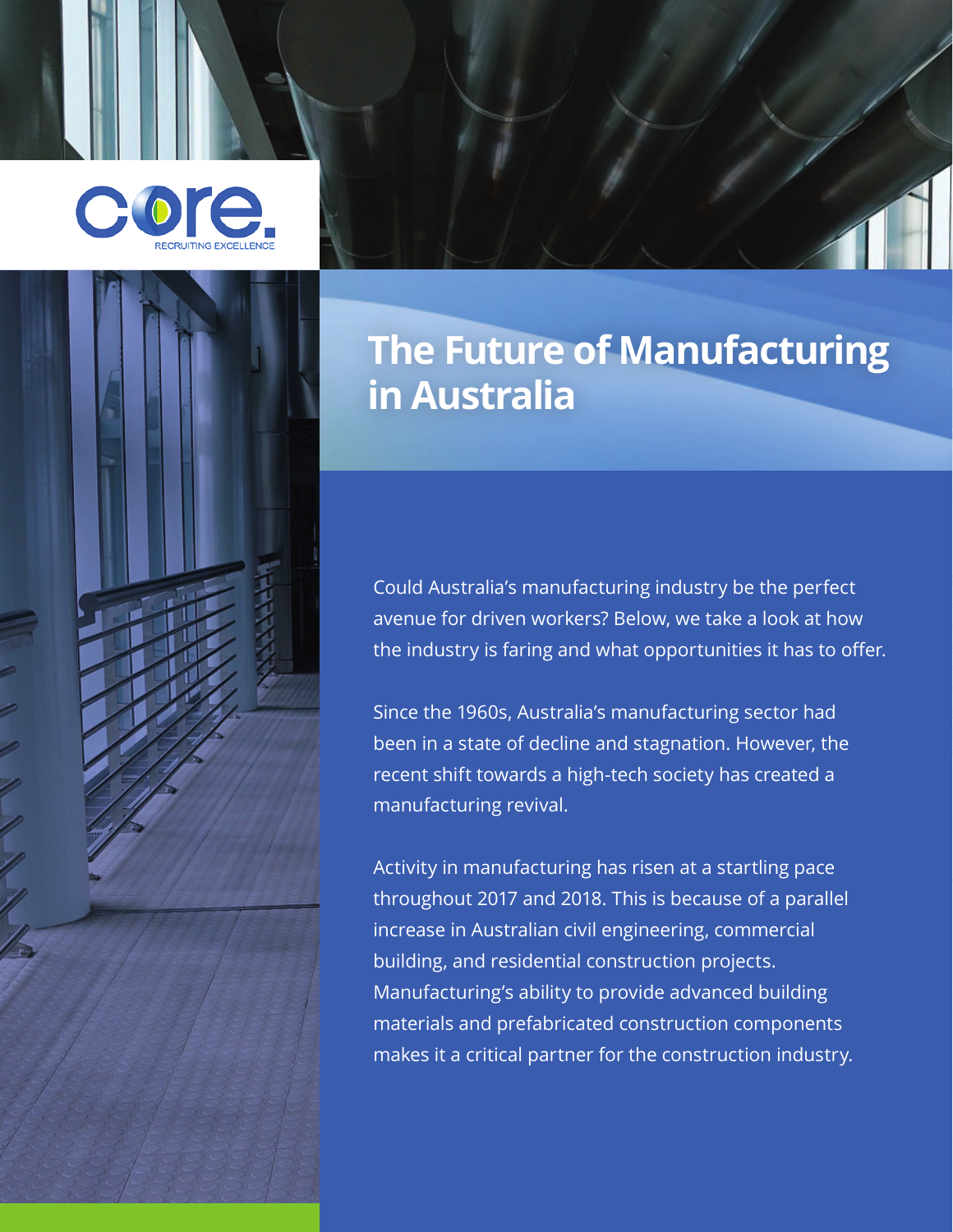# **Current Trends**

#### **Rising Salaries**

A shortage of qualified candidates has created a competitive market among employers in the manufacturing industry. However, not all companies have caught on to this trend. This has led to a widening gap between the market's highest and lowest salaries.

#### **Tech Advancement**

Technology has driven manufacturing to quickly evolve. No longer about simple production, companies now have to be on the cutting edge, developing tomorrow's innovations and using ever-advancing tech to do it.

### **• Robotics**

Low-skill labourers are being replaced by automated robots in many manufacturing roles. Additionally, manufacturing itself has a major part to play in the production of commercial and industrial robotics.

### **• IoT: Internet of Things**

The industry is shifting toward "smart manufacturing", which uses tech systems to streamline production processes. In manufacturing, this is being implemented through the IoT: machines connected and controlled by the internet.

#### **• Data-driven**

With the IoT, manufacturing companies are able to collect helpful data from their machines. This data can be analysed to identify opportunities for greater improvements and efficiencies.

### **The National Energy Guarantee**

Currently being considered by the government is the "National Energy Guarantee", a policy that will provide cheaper energy to Australia. The manufacturing sector is strongly hoping for this policy to be approved, as the country's expensive and unreliable power situation has cost the industry substantial investments.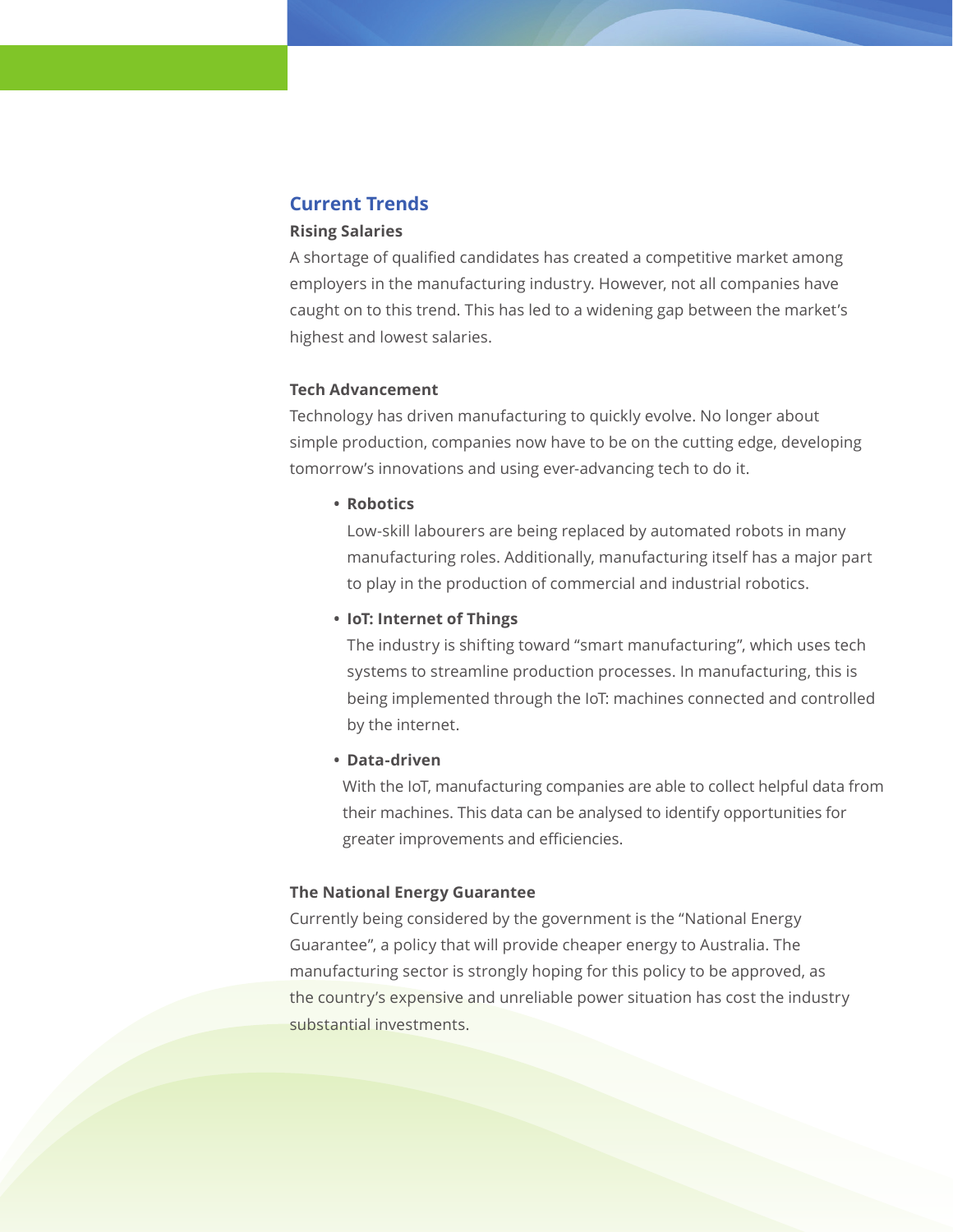# **Current Challenges in the Industry**

#### **Lacking Labour**

Australia's trades are in the midst of a serious [labour shortage](https://sourceable.net/is-australia-heading-for-a-construction-trade-shortage/). This is due to a few contributing factors:

**• Ageing Workforce**

The majority of current candidates are ageing out of the workforce and into retirement.

**• Fewer Young Workers**

There are far too few apprenticeships available, making it harder for young talent to gain entry.

**• Decrease in Skilled Migration**

Tightening VISA restrictions have led to a lack of candidates coming in from overseas.

Leading figures in manufacturing are trying to resolve this labour shortage by creating more apprenticeships, pushing for expansion of the TAFE program, and lobbying for loosened migration policies.

### **Welcoming More Women and School-leavers**

Both women and school-leavers tend to feel as if manufacturing isn't a viable option for them. Women are wary of gender discrimination in male-dominated workplaces, while recent high school graduates assume they need a college degree before they can begin a career.

The manufacturing industry must work to raise awareness among both women and youths, letting them know that a welcoming work environment with promising opportunities awaits.